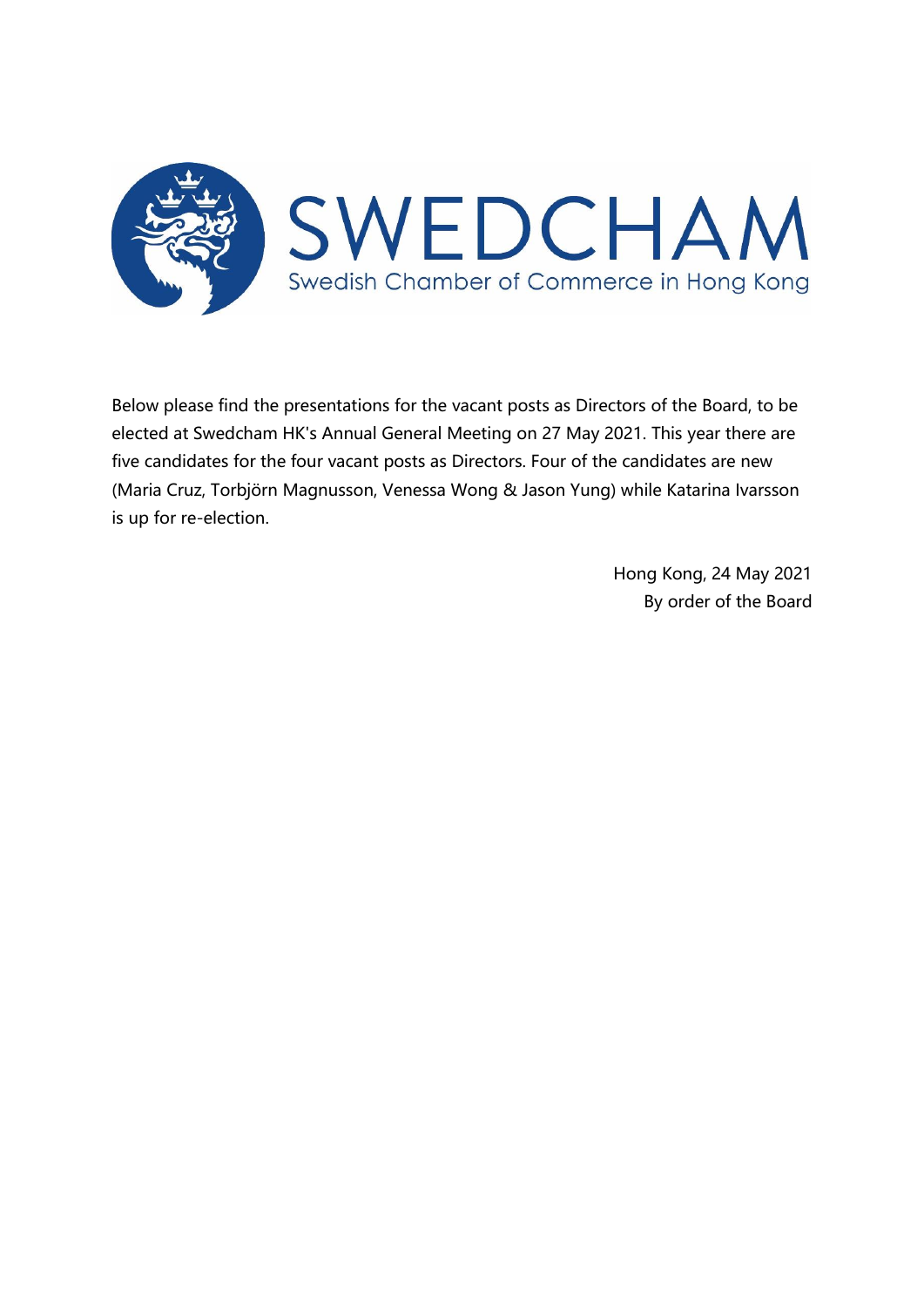CANDIDATES FOR DIRECTORS OF THE BOARD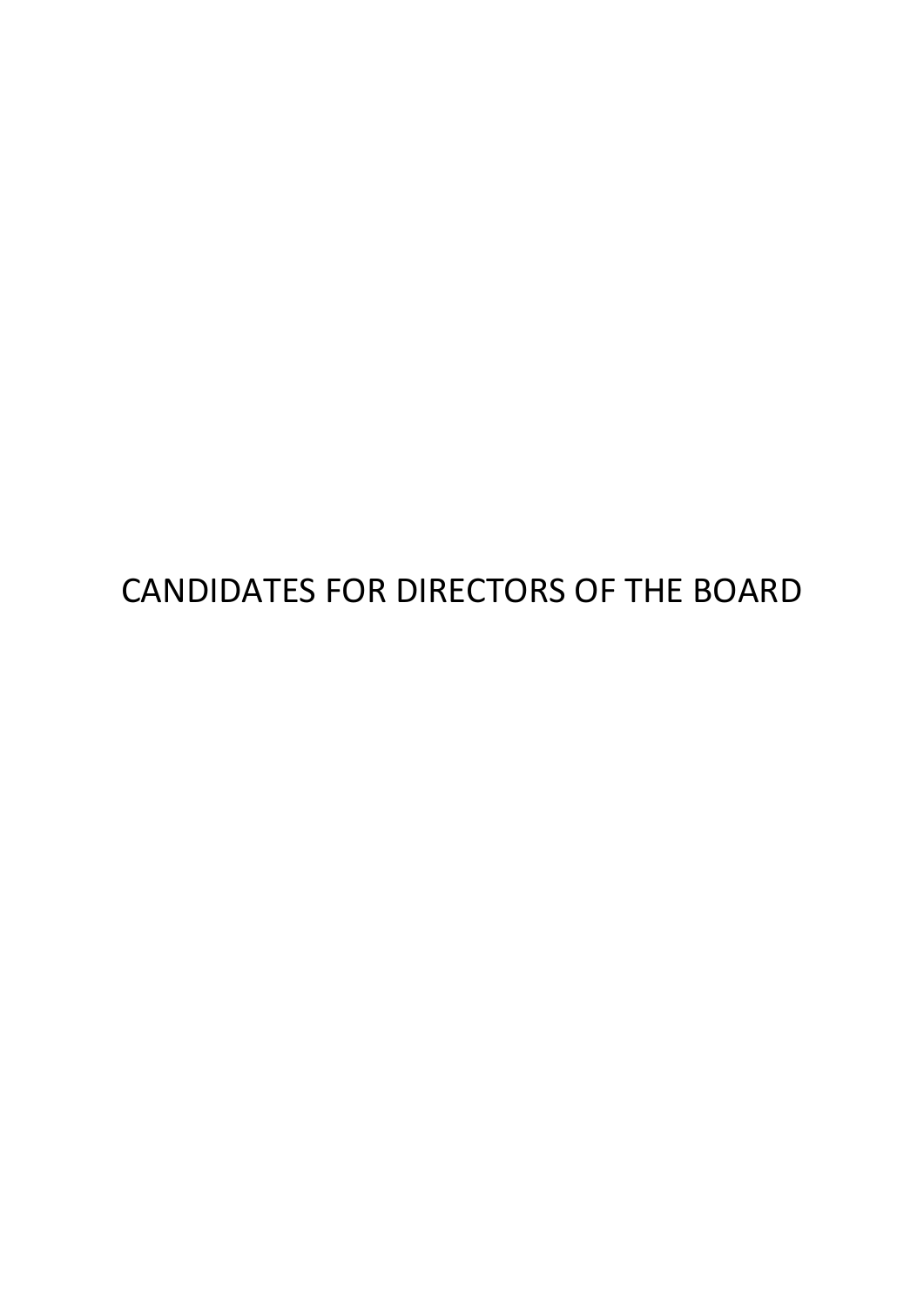

## **Maria Cruz, General Manager for Runsven Ltd Sourcing operations Asia**

Sourcing Executive with long experience from global Retailers IKEA, H&M, Bestseller and Etam. Living and working in Asia since 2003, specifically Jakarta, Ho Chi Minh City and Shanghai.

Arrived to Hong Kong 2017 and worked 3 years for TAL Apparel as VP Material Sourcing. Currently General Manager for Runsven Ltd Sourcing operations in Asia (Retailer ÖoB.).

Live with my French husband and 2 daughters outside Stanley.

Believe I can contribute to the Chamber with my broad business, corporate and cultural experiences.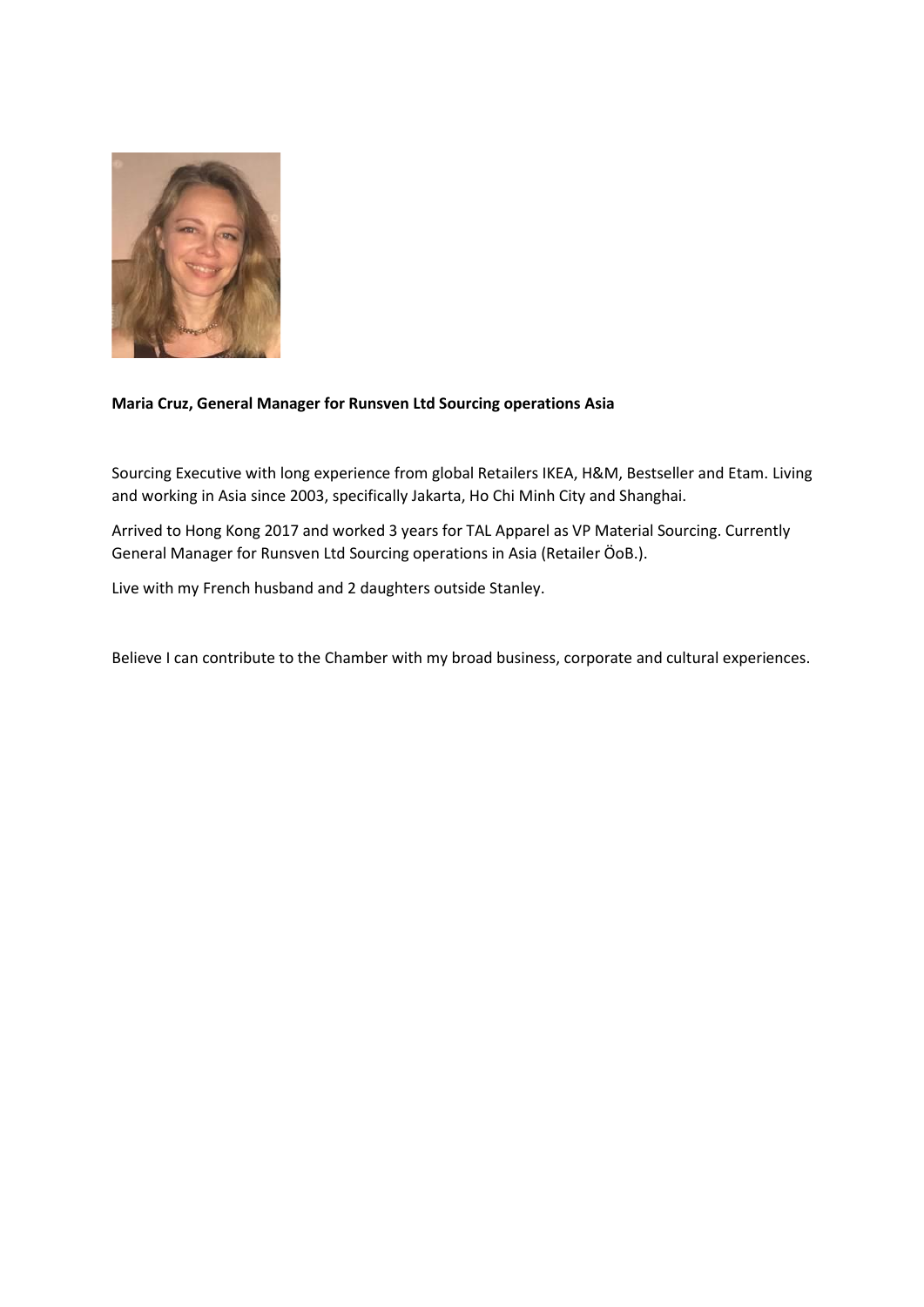

# **Katarina Ivarsson, Manyone | Boris Design Studio Ltd** Managing Director Manyone Asia

Until just a few years ago, companies came to Hong Kong to set up subsidiaries. Lately that pattern has changed, we have seen a clear increase in the number of people who come to the region to set up new businesses, to build and develop with Hong Kong as their base.

When I was first elected as a member of the board in 2015. I saw a need for SwedCham to adjust in order to better cater to the needs of these new era start-ups and entrepreneurs.

One of my focus points was to lower the threshold for small and/or new companies to join the chamber. After the approved change to the Articles of Association in 2017 in terms of membership fees we see more start-ups and entrepreneurs joining the chamber and contributing to Hong Kong and our Chamber!

I myself arrived to Hong Kong in 2005 to obtain my Masters in Design at Hong Kong Polytechnic University. After graduation I worked for a Taiwanese manufacturer as head designer, a position that took me on an adventure in China where I worked and lived at a factory.

In 2009 I started my journey as an entrepreneur by founding Boris Design Studio together with Anna Karlsson here in Hong Kong. Today we are part of the global strategic design agency Manyone.

My passion to enable knowledge sharing still drives my community engagement and I believe that the knowledge shared between members is one of the most valuable things we have has a chamber.

A lot has happened over the six years that I have been engaged in the board and we are still in the middle of a great transformation. I vow to continue the hard work and to offer my vision of potential growth areas for SwedCham as a board member. I'd like to think that I have contributed to the change we are seeing and I believe my skills and experience will continue to contribute a fresh and optimistic point of view to the board.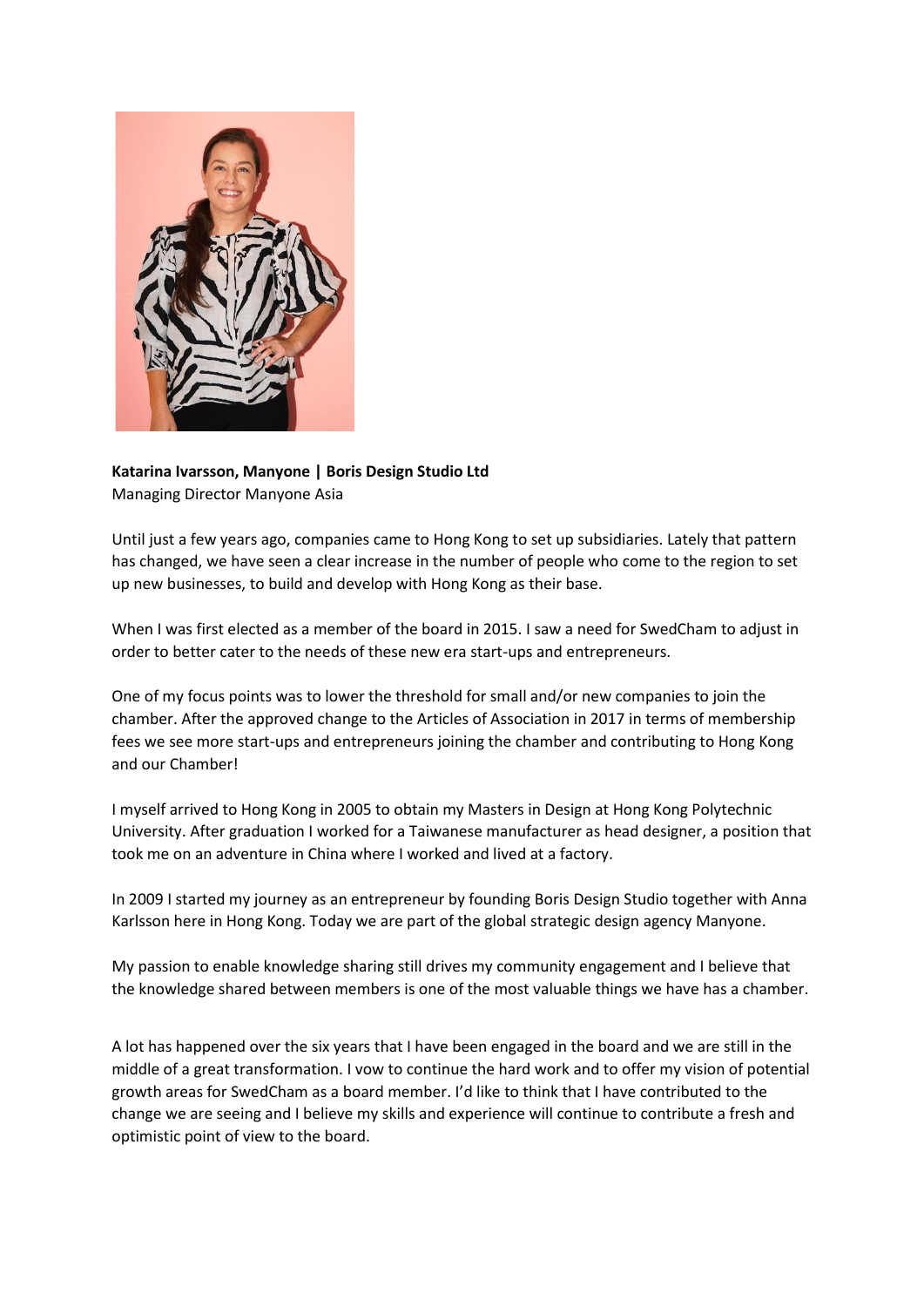

#### **Torbjörn Magnusson, Area Director at HL Display**

Since 2017 I am responsible for the sales and marketing organization of HL Display in APAC. HL Display is a Swedish manufacturer of in store equipment for grocery retailers and our customers are all the large retailers in Asia with a focus on Hong Kong and South China. Before starting at HL I have also lived, studied and worked in both Manila and Singapore.

My contribution to the work of the board and SwedCham will primarily focus on the role of Hong Kong as a gateway to China and as the international finance HUB of the Greater Bay Area. HL Display moved our Asian HQ from Shanghai to Hong Kong since we believe that the greater bay Area will be a pivotal, dynamic and important area for Asia in the decades to come. I want to engage in supporting the Greater Bay Area vison and promote this to other Swedish companies.

Since I came to Hong Kong I have been particularly engaged in the work of the Sustainability committee since I believe this is an area where Swedish Enterprise can contribute and play an important role in the development of Asian in general and Greater China in particular.

Personally I am born and raised on a farm in the middle of Sweden Before moving to Shanghai on 2017 I lived in Stockholm. From 2017 until 2020 I lived in Shanghai with my family and now since February 2020 we live in the Wu Kai Sha area of Hong Kong.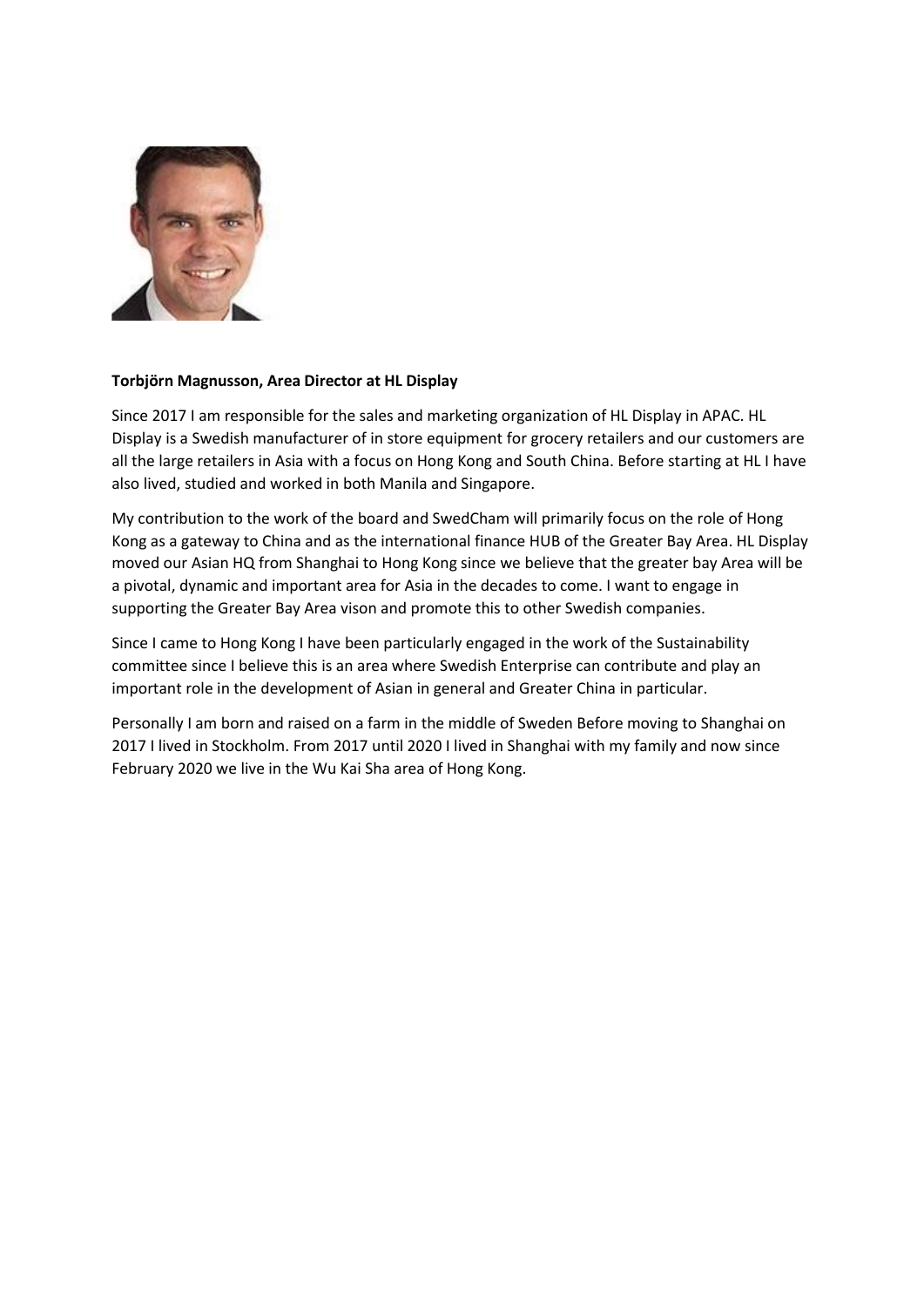

## **Venessa Wong, Regional Director for Scania South China**

Hi, my name is Venessa Wong and currently the Regional Director for Scania South China , my responsible areas includes Hong Kong, The Greater Bay, Fujian and Jiangxi province. I have been working with this fantastic brand for almost 10 years now, every single day I work with passion, drive, and just having a lot of funs with my team and my customers on this journey to drive the shift of transportation towards a sustainable future.

#### **How can I contribute to the Chamber?**

- My long experience in being the provider of sustainable transportation commercially.
- Experience in people management, sales, marketing, working internationally and with government.

#### **Thank you!**

**LinkedIn:** <https://www.linkedin.com/in/venessa-wong/> **Email:** [venessa.wong@scania.com](mailto:venessa.wong@scania.com) **Phone:** +852 6629 4511